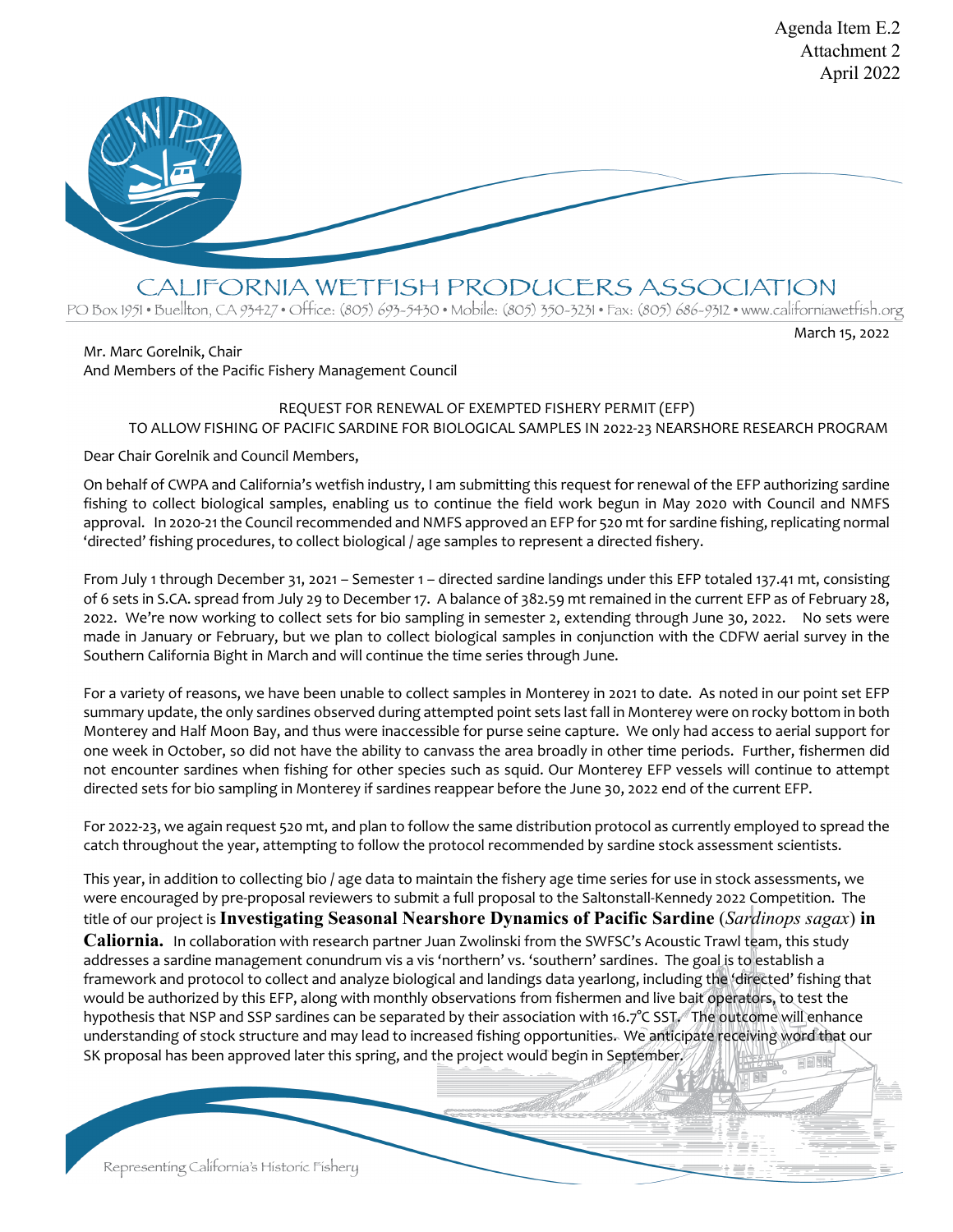## CWPA EFP Application-2 submitted for 2022 2

The objectives of our SK grant proposal: [1] Expand data collection of Pacific sardines into nearshore areas and at times not covered in existing surveys; [2] Test the validity of the current hypotheses of SST-based stock identity and the synchronous movements of NSP and SSP sardines in U.S. waters and refine the SST threshold; [3] potentially improve future stock assessments by incorporating biomass and fishery age data from nearshore sardines; [4] strengthen cooperation between scientists and industry; [5] produce report(s) of findings for distribution to stock assessors, the PFMC and the public. The SK project relies in part on collecting monthly fishery samples authorized under this EFP.

As we have noted in prior 'bio fishing' EFP requests, we initiated this EFP request following the 2020 sardine STAR Panel review, after learning that the model used to estimate sardine abundance had excluded fishery age data since the closure of the directed sardine fishery in 2015. To date the Stock Assessment Team (STAT) has only considered **fishery** age data that were collected from landings directly targeting sardine. This is concerning because the directed fishery has been closed for since 2015 and may remain closed for the foreseeable future. By omitting fishery age data, the 2020 stock assessment model 'saw' no evidence of recruitment and predicted a continuing decline of the 'northern' sardine stock, contradicting numerous observations of increasing abundance and small sardines reported by fishermen and other independent evidence of abundance (i.e. CalCOFI Rep., Vol. 60, 2019 and more recently, the 2021-2022 California Current Ecosystem Status Report, Appdx. H.1).

It was necessary to establish a small sardine fishery in order to provide recent biological / age data that the STAT can use to update the model in future stock assessments. This EFP research project was designed in communication with the SWFSC lead sardine stock assessment scientist and the California Department of Fish and Wildlife (CDFW), to develop a systematic framework for carefully controlled sardine fishing to provide landings for the purpose of biological sampling, including age, in both Southern CA and Monterey throughout the fishing year. **Without a continuing timeseries of fishery age data, the sardine assessment could suffer the same fate as the anchovy assessment.** The absence of biological sampling after the anchovy fishery declined in the early 1980s caused a 25+ year gap in fishery age data, which precipitated a big challenge when attempting to develop a new model-based anchovy stock assessment. **The overarching goal of this EFP is to prevent the same problems from happening with sardine.**

We are again requesting an allocation of a portion of the 2022-23 ACL for use after July 1, 2022 and throughout the 2022-23 fishing season. Four objectives provide the justification for this EFP renewal request: [1] to address the critical need to provide current and continuing biological / age data for the model for stock assessments, [2] to increase sampling of CPS schools observed in the CDFW aerial and acoustic surveys, as recommended by the STAR panel and STAT, [3] to provide evidence of recruitment that is obvious to fishermen in the field, and is also appearing in our biological samples to date, as well as independent scientific surveys that currently are not approved for use in sardine stock assessments (e.g. the Juvenile Rockfish Survey). Last but not least, the 'directed' fishing authorized by this EFP would allow us, as outlined in our SK grant proposal, to collect and analyze biological and landings data yearlong, along with monthly observations from fishermen, to test the hypothesis that NSP and SSP sardines can be separated by their association with 16.7°C SST.

**We request 520 mt**, which will allow for about 30 sets spread throughout the year, at ±17 mt per set. This is really the smallest amount feasible to cover increasing fuel costs and crew expenses for a day's fishing for fishermen and vessels who have volunteered to participate in this research. The sale of the fish also avoids wasting fish. This request acknowledges the current listed stock status of the northern subpopulation of Pacific Sardine, and the need for allocation of available tonnage to other fishery sectors. In light of recent year landings patterns, we suggest that the 2022-23 ACL should cover the three EFP requests proposed in 2022 (2 in CA and 1 in the PNW), as well as all other uses approved.

All landings will be sampled by CDFW to produce biological data, including age, for potential use in the stock assessment model, samples to corroborate aerial survey estimates, and samples to test the current temperature assumptions. The Sardine STAR Panel also recommended increased sampling of CPS identified in aerial surveys, and the STAT suggested augmenting both aerial and acoustic samples. To accomplish this, the framework increases the sampling frequency during the months of March-April in S.CA. and August-September in Monterey, to be timed in conjunction with the aerial survey and summer AT survey.

This biological sample fishing EFP is distinct from our EFP renewal request for aerial survey research using point sets to validate observer tonnage estimates and species ID. Point sets are difficult to achieve, as they require wrapping 80-100 percent of the school. This entails close coordination between the fisherman and pilot as the pilot sets the boat, flying his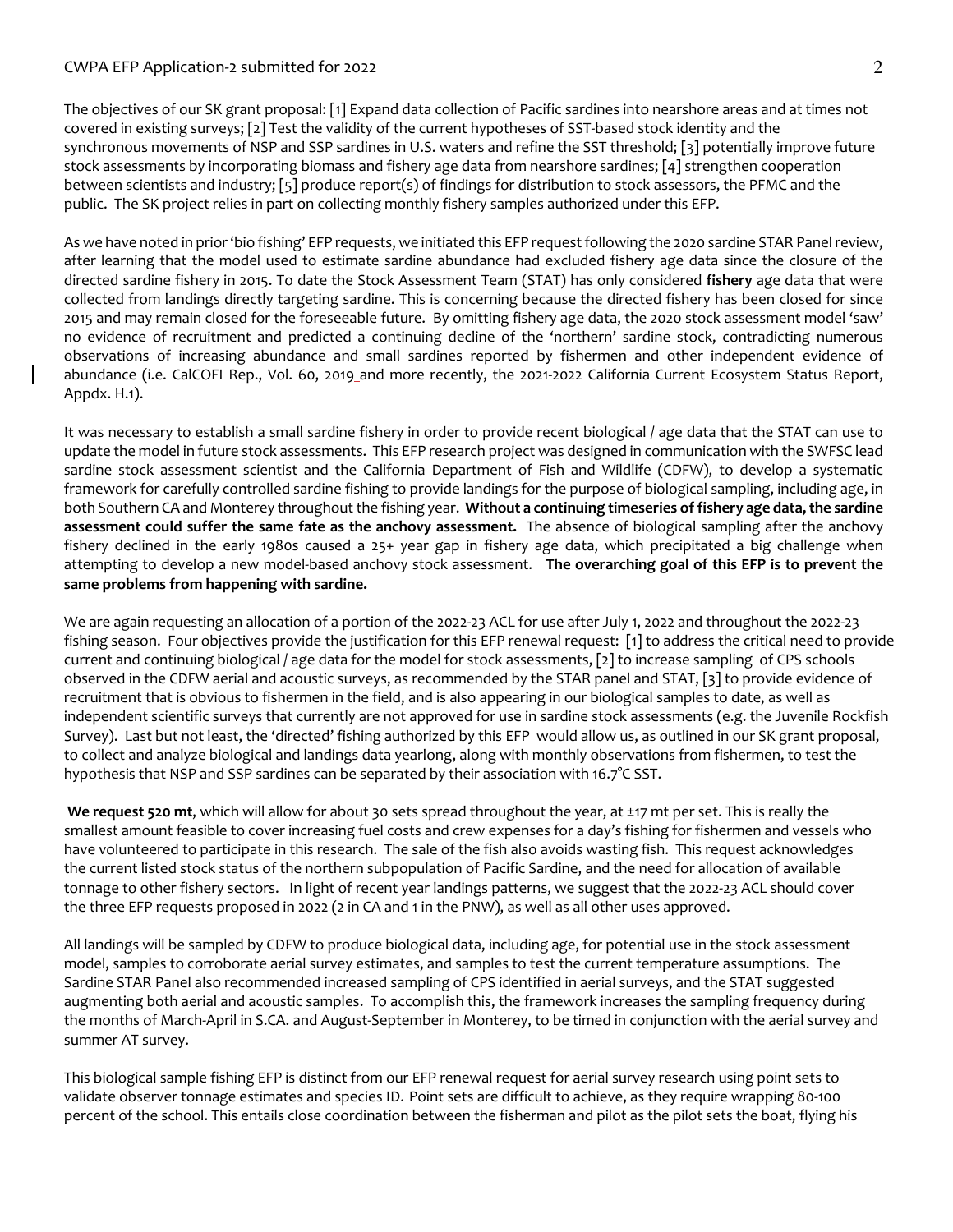## CWPA EFP Application-2 submitted for 2022 3

own plane to direct the set. Because the pilot we employ in this work also serves as the observer in the Department's plane when they are conducting aerial surveys, point sets cannot occur at the same time as the CDFW aerial surveys. However, this bio sample fishing EFP, in addition to providing new age data for the model, may also allow for fishermen to capture samples identified by the pilot to confirm species identification when the pilot is observing in the Department's plane. Thus, the two EFPs, while coordinated to the extent possible, have different objectives.

This updated EFP request Includes the 2021 age data developed by CDFW. Thank you very much for your consideration.

Danie Plesce Steel

Diane Pleschner-Steele Executive Director

Attachments: 2022-23 Bio Sampling EFP application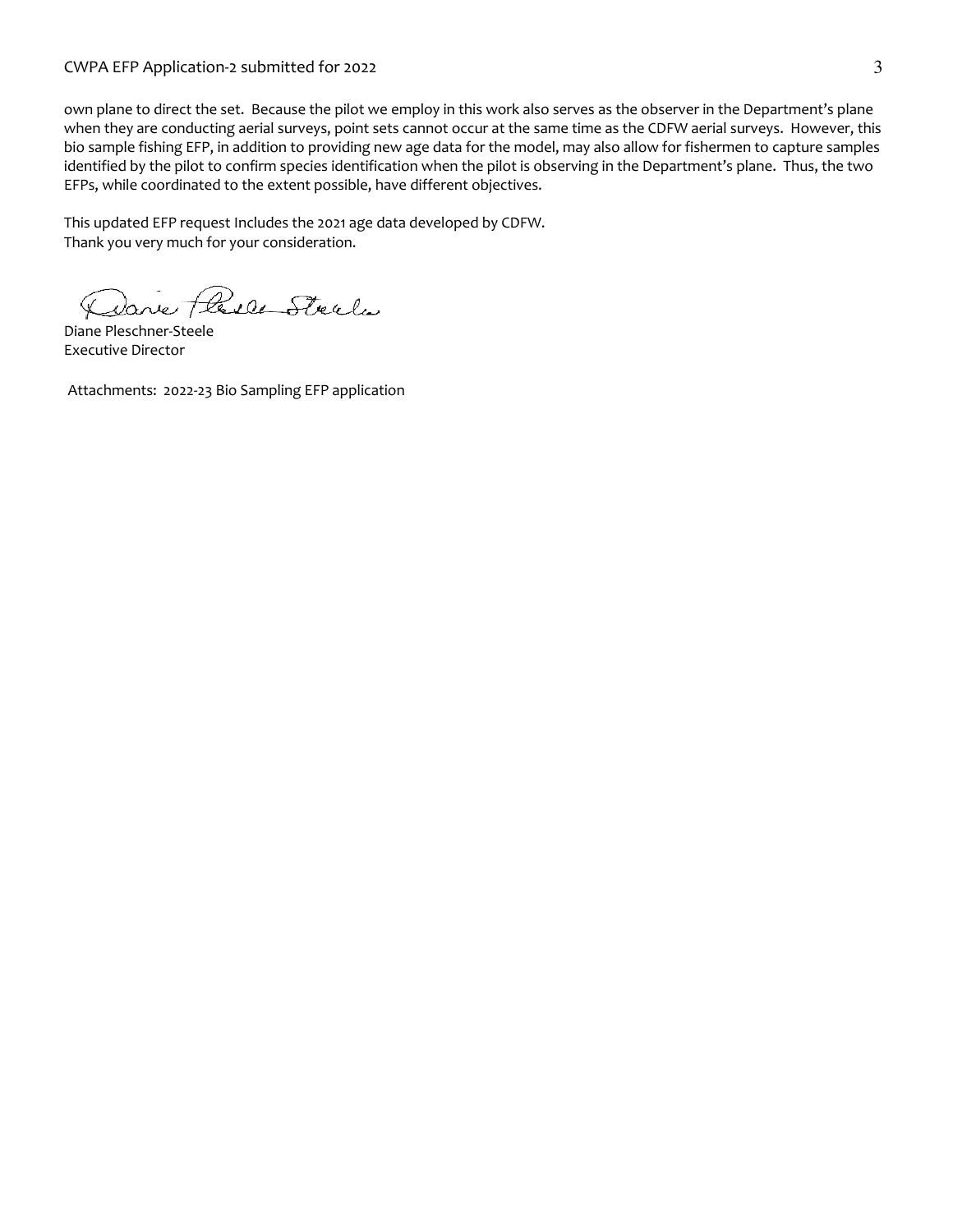## *[EFP2 APPLICATION RENEWAL REQUST SUBMITTED FOR 2022-23 RESEARCH]*

**4a.** Date: March 15, 2022

**4b.** Applicant: California Wetfish Producers Association (CWPA) Diane Pleschner-Steele, Executive Director PO Box 1951, Buellton, CA 93427 (805) 693-5430

On behalf of CWPA and California's wetfish industry, we would appreciate Council and NMFS consideration of and support for the following EFP renewal request:

This request stems from the outcome of the 2020 sardine STAR Panel review, where we learned that the model used to estimate sardine abundance had not included new fishery age data to predict age 1+ biomass since the closure of the directed sardine fishery in 2015. Although the SSC recommended that the stock assessment team include biological / age data from recent incidental catches and the live bait fishery (https://www.pcouncil.org/documents/2019/06/all-committeeagendas-for-june-2019-briefing-book-bookmarked-in-alphabetical-order-for-easy-navigation.pdf/ (p.28)), assessment scientists elected not to comply. Consequently, the model continues to predict very low abundance in the 'northern' sardine stock, contradicting both the abundance data in the AT surveys (Tables 6 and 8 of the stock assessment document), and numerous observations of increasing abundance reported by fishermen in S.CA throughout the year (including periods where water temperature is below the 16.7 °C threshold thought to separate 'northern' from 'southern' sardines).

**4c.** The proposed survey plan provides the following explanation of purpose and goals

### *Overview and Justification*

Four objectives provide the justification for this EFP request: [1] to address the critical need to provide current biological / **fishery age** data for the model for the update assessment and future stock assessments, [2] to increase sampling of CPS schools observed in CDFW aerial surveys and Acoustic Trawl surveys, as recommended by the STAR panel and stock assessment scientists, [3] to provide evidence of recruitment that is obvious to fishermen in the field, and [4] provide samples throughout the year to test the validity of the current hypotheses of SST-based stock identity and the synchronous movements of NSP and SSP sardines in U.S. waters and potentially refine the SST threshold.

We are requesting an allocation of the northern 2022-23 sardine Annual Catch Limit (ACL) for use after July 1, 2022 to continue accomplishing essential research to better inform the sardine stock assessment: **it is necessary to establish a small fishery to collect biological samples to maintain a time series of age and length from targeted sardine fishery landings, since the directed fishery has been closed since 2015. This EFP research project was designed in communication with the SWFSC lead stock assessment scientist and the California Department of Fish and Wildlife (CDFW), to develop a systematic framework for carefully controlled sardine fishing for the purpose of biological sampling that will provide landings and biological data in both Southern CA and Monterey throughout the fishing year**.

The framework suggested by the stock assessment scientist and reviewed by CDFW biologists is to provide six (or more) landings per semester in Monterey and Southern California, spread throughout the semester. Collecting these biological / age samples at this time is important as these samples constitute the **only directed fishery age data available**. We are cooperating with CDFW biologists on this research, and they confirmed their ability to sample and age every set.

**We are requesting an amount not to exceed 520 mt from the 2022-23 ACL for use after July 1, 2022**, and throughout the remainder of the 2022-23 fishing year. This amounts to about one 17 mt landing per month per area as a guideline throughout the season. We've determined that 17 tons is the smallest amount feasible to cover fuel and crew expenses for a day's fishing for vessels that volunteer to participate in this research project. In light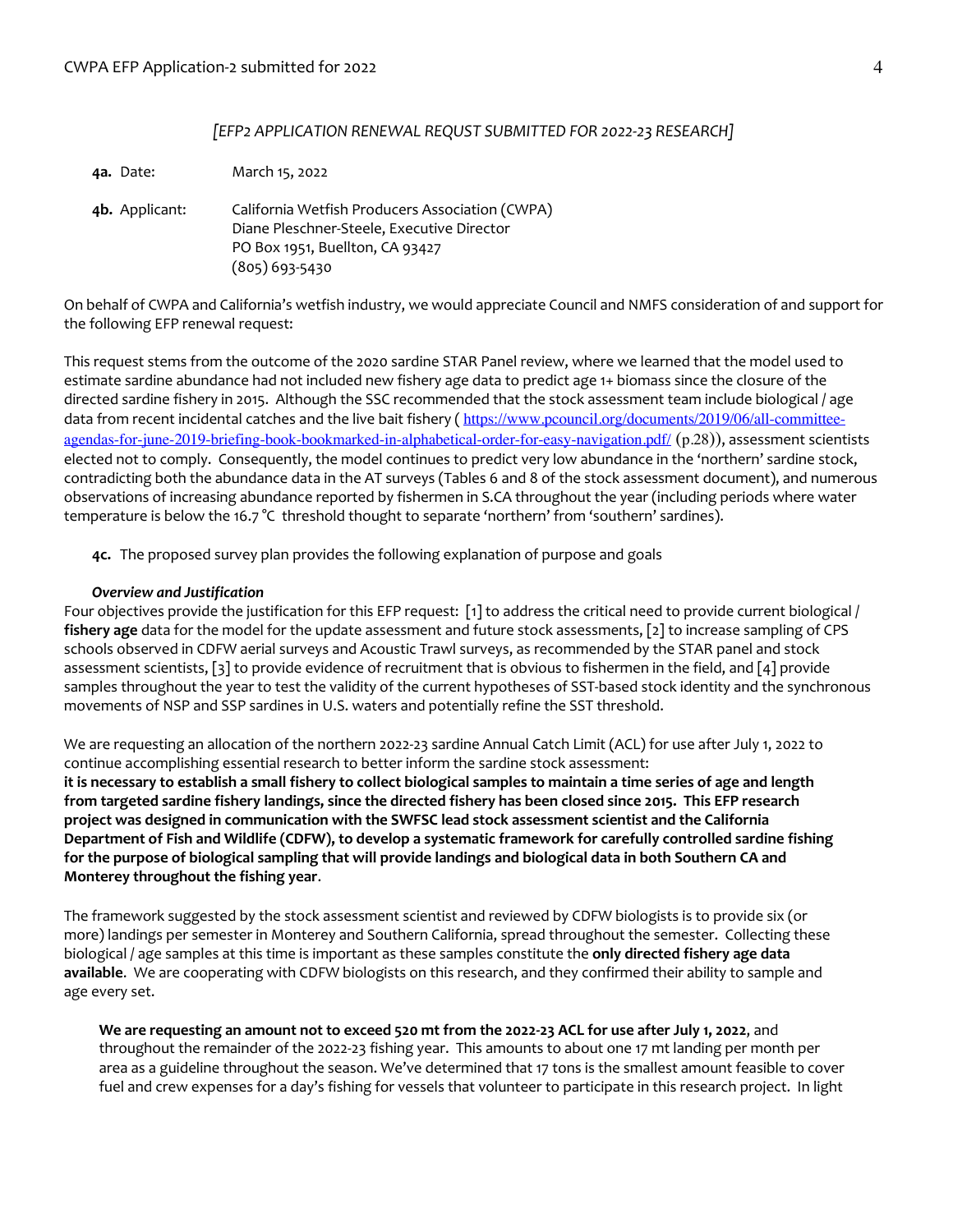## CWPA EFP Application-2 submitted for 2022 5 and 2012 12:30 FM and 2012 13:30 FM and 2013 13:30 FM and 2013 13:30 FM and 2013 13:30 FM and 2013 13:30 FM and 2013 13:30 FM and 2013 13:30 FM and 2013 13:30 FM and 2013 13:30 F

of recent year landings patterns, we suggest that the 2022-23 ACL would sufficiently cover the three EFP requests proposed for 2022, as well as all other uses approved.

All landings will be sampled by CDFW to develop biological data, including age, for the stock assessment model. All activity will be closely coordinated with both CDFW and NMFS.

The STAR Panel also recommended increased sampling of CPS identified in aerial surveys, and the STAT suggested augmenting both aerial and acoustic samples. To accomplish this, the framework increases the sampling frequency during the months of March/April in S.CA. and August-September in Monterey, in conjunction with the aerial survey and summer AT survey. To ensure enough fish to spread samples throughout the year and increased sampling during survey months, this EFP will apply trip limits when targeting samples. Please see Table 1, provided as a guideline to spread catches over the two areas by semester and year. All landings will be reported to NMFS daily when fishing effort occurs to ensure that the total does not exceed the EFP tonnage limit.

Three vessels from S.CA. and three from the Monterey area have volunteered to work with us on this project (on rotation except during survey months). All are experienced in fishing for data, and all recognize the critical importance of improving the science underpinning the sardine stock assessment. We are also requesting one "John Doe" EFP permit per area to provide flexibility if other fishermen would like to volunteer to participate in this research.

All sardines captured will be processed and sold by participating processors, and fishermen will be paid for their catches at the usual rates. Aside from the sale of fish captured in this project, fishermen and processors are not compensated for the extra costs they will incur in landing, or cooperating with CDFW in weighing and sorting each school and documenting species composition.

## *4d. Rationale for issuing the EFP:*

This EFP research is critically important to address the following needs to improve the sardine stock assessment:

- provide current biological / **fishery age** data for the model for the update assessment,
- increase sampling of CPS schools observed in CDFW aerial surveys as recommended by the STAR panel (https://www.pcouncil.org/documents/2020/03/agenda-item-d-3-attachment-2-star-panel-report-electroniconly.pdf/), and augment sampling of acoustic surveys, as suggested by the stock assessment scientist
- provide evidence of recruitment that is obvious to fishermen in the field, and is also appearing in our biological samples to date).
- provide samples throughout the year to test the validity of the current hypotheses of SST-based stock identity and the synchronous movements of NSP and SSP sardines in U.S. waters and potentially refine the SST threshold.

This EFP is needed to address the following serious problems:

- the stock assessment's acknowledgement that **fishery age** data have not been updated since 2015.
- the stock assessment team's requirement, to date, to use **fishery age** data only from targeted sardine purse seine fishing.
- The fishery age data produced by this EFP have documented significant recruitment, particularly in S.CA.

This EFP will allow fishermen to retain the schools they catch without citation, including pure sardines or mixed schools exceeding the allowed 20 percent incidental catch rate. This EFP will facilitate fulfilling the goals and objectives of this research and will avoid wasting a valuable resource. Absent an EFP, fishermen would be limited in targeting observed schools, or risk a violation if the captured schools contained sardine above incidental catch limits.

We suggest that, to facilitate and simplify accounting, the Council follow the protocol established for other EFPs and designate the sardines requested in this EFP as a research set aside. Any amount unused would simply be returned at the conclusion of the research period.

4*e. Significance of this EFP:* This research is essential to update **fishery age** data in the model and improve the sardine stock assessment. This EFP will also increase sample sizes in the aerial survey and augment sampling in the acoustic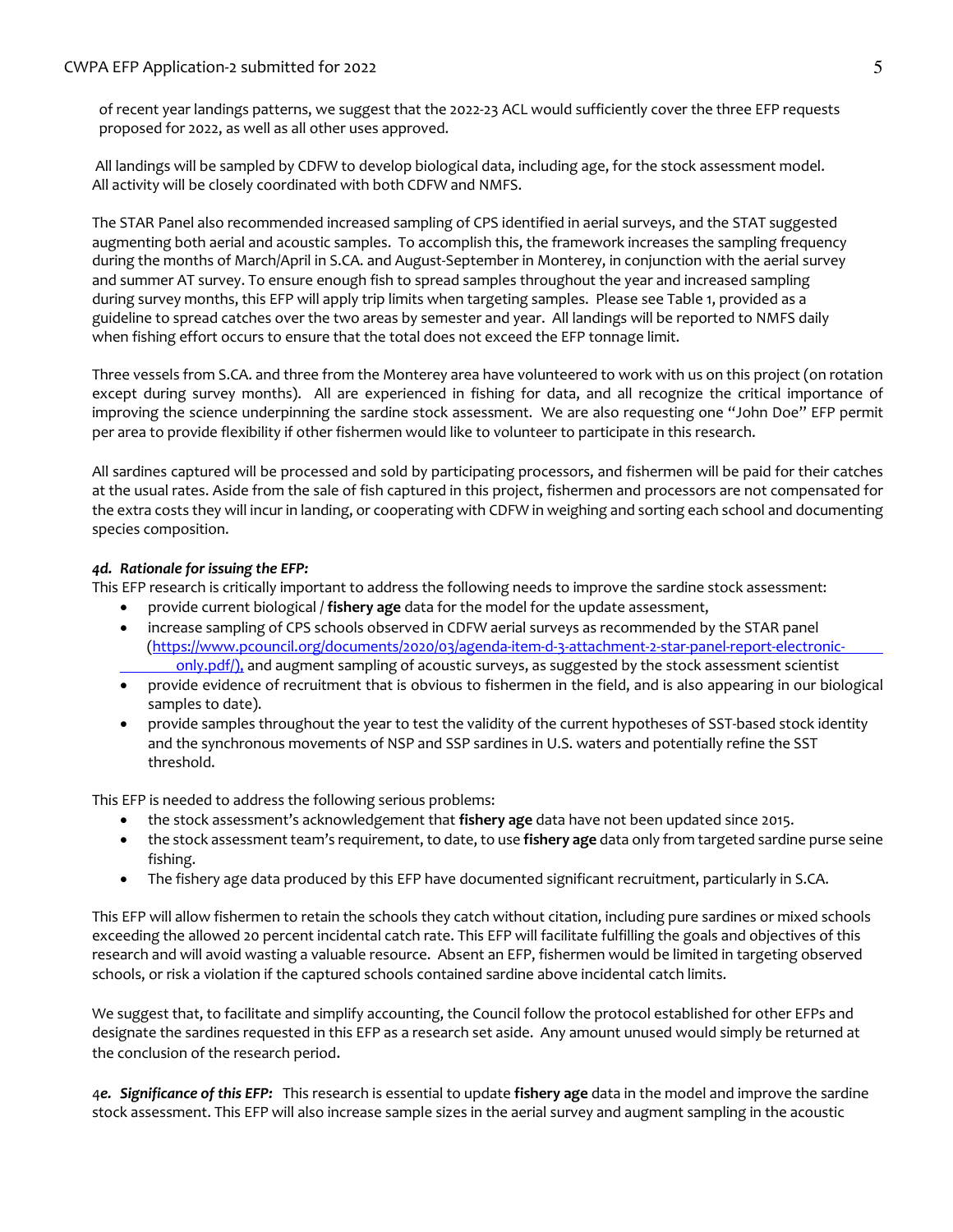## CWPA EFP Application-2 submitted for 2022 6 and the state of the state of the state of the state of the state of the state of the state of the state of the state of the state of the state of the state of the state of the s

survey. In addition, the collaboration between industry, the scientific community, and federal and state agencies mandated to assess and manage fisheries is a win–win for all, facilitating increased understanding of the uncertainties in quantifying highly variable CPS resources, utilizing fishermen's knowledge of the ocean. Without a timeseries of recent and **continuing fishery age** data, ongoing assessments for sardine will suffer the same fishery age data gap as with the anchovy fishery, when sampling stopped in the early 1980s and didn't resume until 2014, leaving a 25+ year hole in biological information essential to develop a model-based stock assessment.

*4f. Continuation of this EFP*: The longevity of this EFP is contingent on a number of factors, chief among them the ongoing need for current and accurate age data and increased sampling for aerial surveys. Continuation also depends on sufficient funding to continue, and the status of the sardine fishery in the future.

## *4g. Participating vessels:*

CWPA has identified 6 vessels that meet the criteria for this research project: 3 in Northern CA and 3 in S.CA – usually only one vessel per month will be assigned to target sardines, except during survey months, when more samples are needed. These vessels also participated in our 2021-22 EFP work.

| <b>VESSEL</b> |                                |                               |                                   | <b>CPS</b>    |
|---------------|--------------------------------|-------------------------------|-----------------------------------|---------------|
| <b>NAME</b>   | <b>SKIPPER</b>                 | <b>OWNER</b>                  | <b>USCG/REG</b>                   | <b>PERMIT</b> |
| Southern CA   |                                |                               |                                   |               |
| *Triton       | Pete Ciaramitaro               | Triton Fishing Inc.           | CF7218UH                          | 14            |
| *Provider     | Jamie Ashley                   | Provider LLC                  | D572344                           | 1             |
| *Eileen       | Nick Jurlin /<br>Corbin Hanson | South Sound<br>Fisheries Inc. | D <sub>252749</sub>               | 38            |
| Monterey      |                                |                               |                                   |               |
| *King Philip  | Anthony Russo                  | Sea Wave Corp                 | D <sub>1061</sub> 8 <sub>27</sub> | 9             |
| *Trionfo      | Aniello Guglielmo              | Neil Guglielmo                | D625449                           | 45            |
| * Sea Wave    | Andy Russo                     | Sea Wave Corp.                | D951443                           | 10            |

(\*Note: All vessels also are listed on our 2022 EFP renewal application to conduct point sets for the aerial survey.)

In addition, we request one "John Doe" EFP permit per area, to provide flexibility if other fishermen would like to volunteer to participate in this research. The name(s) and contact information for these permits would be provided to NMFS prior to the vessel's participation in the project.

#### *Participating processors:*

Three wetfish processors have been identified – 1 in S.CA. and 2 in Monterey/Moss Landing

Cal-Marine Fish Co., 220 Cannery Street, San Pedro, CA 90731 (offloads FV Eileen, FV Provider, FV Triton, Contact: Vince Torre)

Monterey Fish Company, 960 South Sanborn Road, Salinas, CA 93901, offloading in Moss Landing, CA (offloads FV King Philip and FV Sea Wave; Contact Anthony Tringali, Ken Towsley or Jenn Towsley) Southern Cal Seafood, Pillar Point Harbor, Half Moon Bay or Monterey, CA; Contact Pete Guglielmo (offloads FV Trionfo)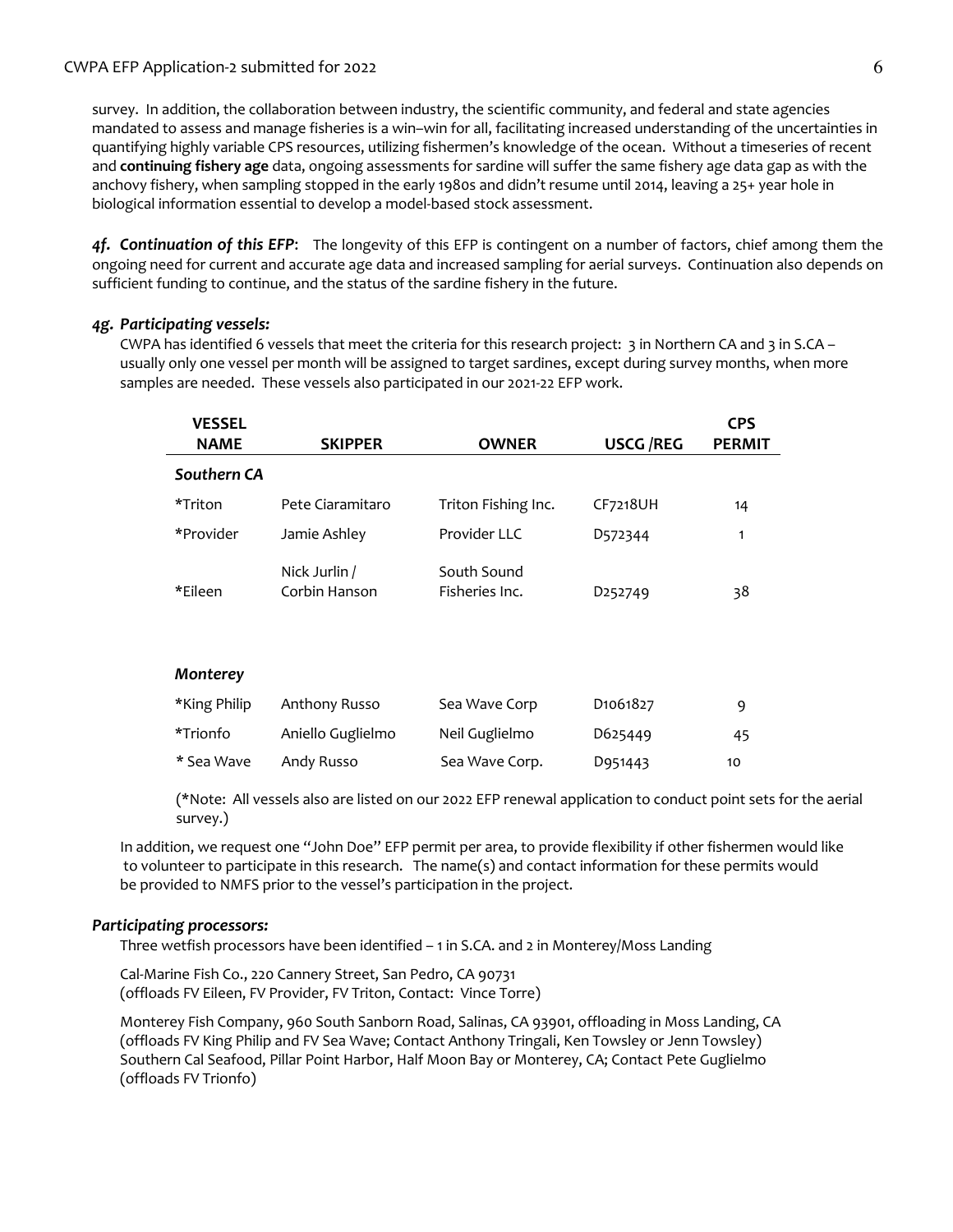## *4h. Description of species harvested:*

Under this project, purse seine vessels will be directed to capture at least one school of sardines per month per area (weather depending) except during survey months, when additional sets per area will be attempted. During fall peak season, this project may attempt to land two schools per area per month. An EFP is necessary because the directed sardine fishery is closed, and will remain closed in 2022-23. No measurable impacts to non-target species are anticipated.

## *4i. Justification for EFP request:*

We are requesting 520 mt NSP from the 2022-23 ACL to be used after July 1, 2022 to accomplish this work. As noted above, in light of recent year landings patterns, we suggest that the 2022-23 ACL would sufficiently cover the three EFP requests proposed in 2022 as well as all other uses. Without an EFP, such captures would be in violation. The issuance of an EFP also allows the sale of the fish to help offset additional costs incurred by participating fishermen and processors and avoid wasting a valuable resource.

## *4j. Accounting for EFP fish*:

Fishermen will maintain a log (similar to the log in the EFP / NCS point set project) to identify the explicit location and time of each set. Upon landing, biologists will take a subset of each set at the dock for processing to obtain biological characteristics and age of individual fish. Processors will maintain bucket sample records of the weight of sardine and other species groups, to validate species composition.

CWPA will notify NMFS and CDFW Enforcement at least 12 hours before vessel(s) go out to inform them of vessel name(s) and location(s) to be targeted for sampling, and processors(s) who will be receiving research fish that day. The survey plan anticipates sending no more than one vessel per month in each area, except during aerial and AT survey months.

CWPA will also maintain a record of the volume / total weight of load of sardines captured and will monitor progress toward attaining the EFP limit. These weights and species composition per set will also be included in a final report.

*4k. Data Collection Methods*: According to the survey plan:

## *Biological sampling*

All schools caught will be subsampled by CDFW biologists dockside upon landing. CDFW biologists will obtain a 5-gallon subsample of fish at quarterly intervals of pumping each set, using a quantitative bucket sampling method. Up to 50 fish per species (if set consists of mixed fish) per set will be collected by a CDFW biologist/sampler upon landing of the daily catch. The four collected fish subsamples will be stored in plastic bags and preserved on ice. At the CDFW laboratories these samples will be measured for biological characteristics (length, weight, sex, maturity, and age).

Scientific data collection and analysis will be supervised by CDFW and NOAA scientific staff, who will collaborate on procedures to ensure and evaluate data quality during the survey, and data analysis methodology through completion of the project

## *4l. Vessel selection:*

Criteria were established to qualify vessels for participation in this research project. From those requirements CWPA identified six vessels meeting the criteria for vessel size, equipment and skippers' experience, whose skippers, importantly, committed to participate voluntarily in this research, notwithstanding any other fishing opportunities during the project period. All vessels have participated in prior field research and are experienced in following orders and fishing for data.

## *4m. Time and Place of Research Fishing*:

This project will take place in nearshore waters of the central coast (Monterey – Half Moon Bay) and the Southern California Bight. The framework suggested by the lead stock assessment scientist and reviewed by CDFW is to target at least 6 schools of sardines per semester per area, if possible, spread throughout the semester, with additional sampling attempted during survey months. This project will also coordinate with spring and summer CDFW aerial surveys and the 2022 NOAA summer survey. Fishing gear used is purse seine net of suitable mesh size and length for capturing CPS schools. During survey months, vessels will attempt to capture schools identified by the CDFW observer to provide samples to corroborate aerial survey observations, and may also augment sampling in the nearshore acoustic survey.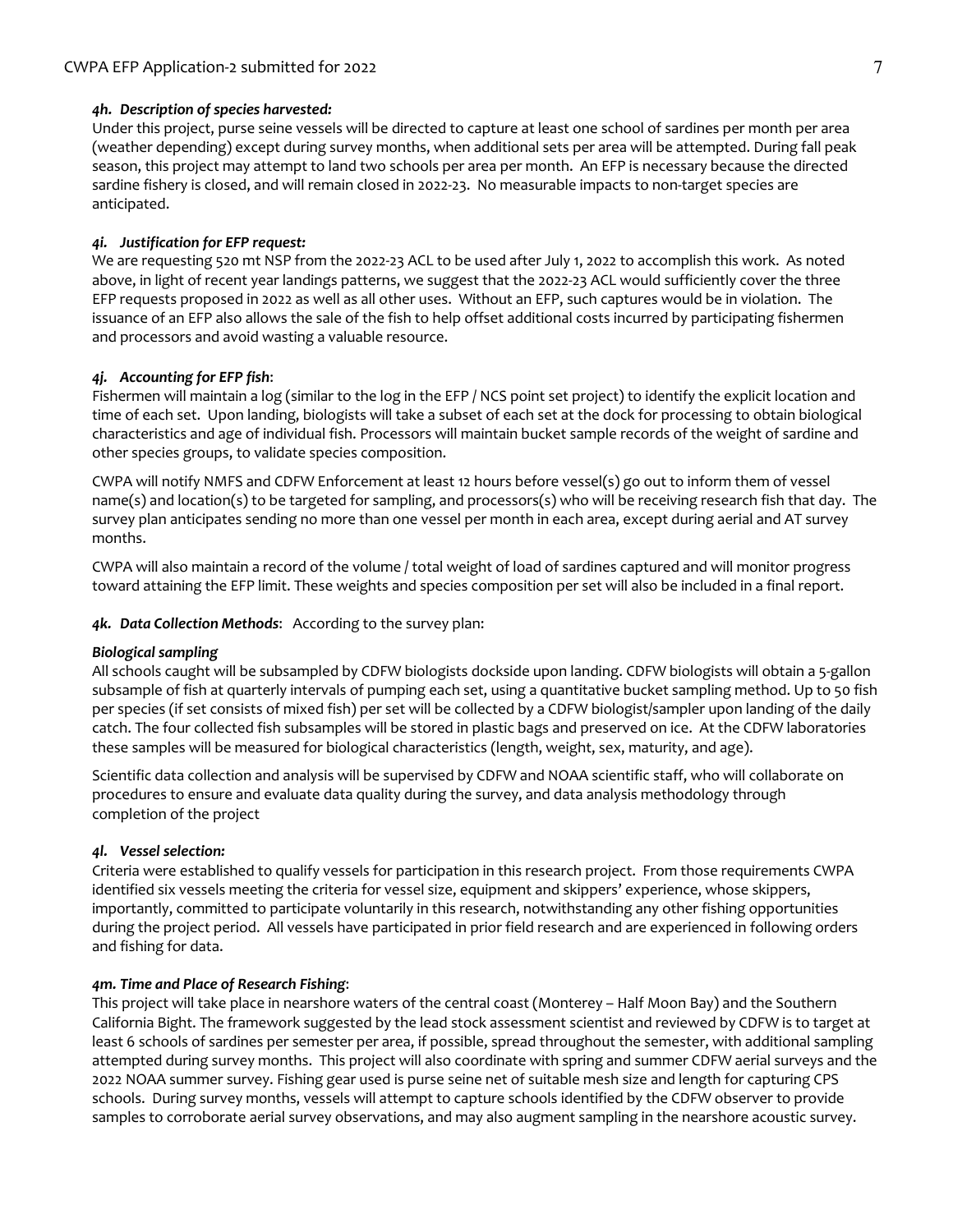Thank you very much for your consideration.

Best regards,

Dave Plasle Steel

Diane Pleschner-Steele Executive Director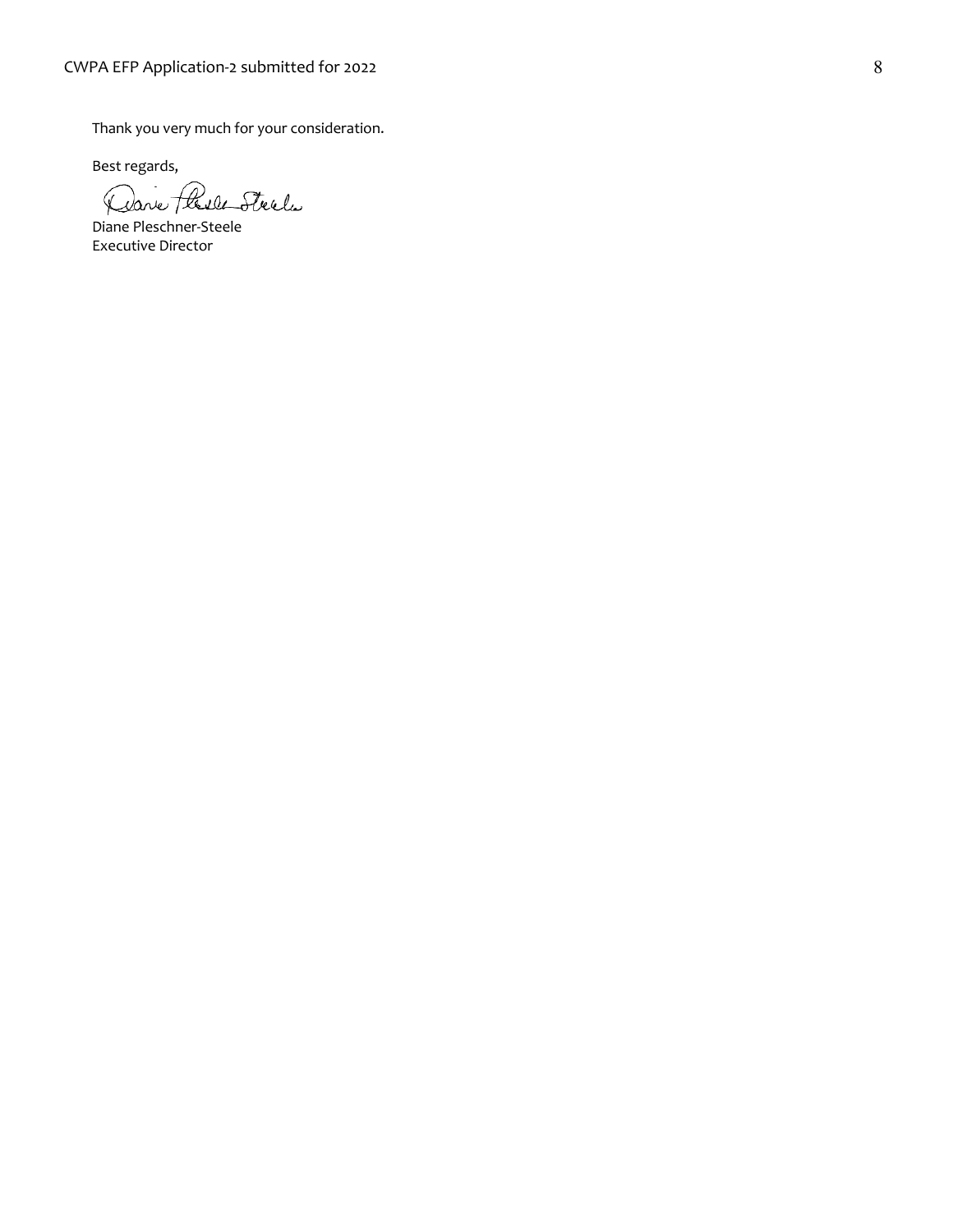| SOUTHERN CA                               |                 |     | NORTHERN CA |              |                |     |
|-------------------------------------------|-----------------|-----|-------------|--------------|----------------|-----|
| (Approx. 6 samples per semester per area) |                 |     |             |              |                |     |
| Jul (SSP)                                 |                 |     |             | Jul          |                |     |
| Aug (SSP)                                 |                 |     |             | Aug (Aerial) | $\overline{2}$ | 34  |
| Sep (SSP)                                 |                 |     |             | Sep (Aerial) | $\overline{3}$ | 51  |
| Oct                                       | $\overline{1}$  | 17  |             | Oct          | $\overline{1}$ | 17  |
| Nov                                       | $\overline{2}$  | 34  |             | Nov          | $\overline{2}$ | 34  |
| Dec                                       | 3               | 51  |             | Dec          | $\mathbf{1}$   | 17  |
| Semester 1                                | $\underline{6}$ | 102 | (NSP)       | 255          | 9              | 153 |
| 2023                                      |                 |     |             |              |                |     |
| Jan                                       |                 |     |             | Jan          | $\overline{1}$ | 17  |
| Feb                                       | $\overline{1}$  | 17  |             | Feb          | $\overline{2}$ | 34  |
| Mar                                       | $\overline{1}$  | 17  |             | Mar          | $\overline{1}$ | 17  |
| Apr (Aerial)                              | $\overline{4}$  | 68  |             | Apr          | $\overline{1}$ | 17  |
| May                                       | $\overline{1}$  | 17  |             | May          | $\overline{1}$ | 17  |
| Jun                                       |                 |     |             | Jun          | $\overline{2}$ | 34  |
| Semester 2                                | $\overline{7}$  | 119 | (NSP)       | 255          | 8              | 136 |
|                                           |                 |     |             |              |                |     |
| 2022-23                                   | 13              | 221 |             | $510*$       | 17             | 289 |
| <b>TOTAL</b>                              |                 |     |             | 520 MT       |                |     |

Table 1 Framework for allocating sample sets in 2022 (provided as a guideline, weather dependent)

\*Note: The total EFP request is for 520 mt. The framework guideline total of 510 mt allows for an extra 10 mt to account for sets that might come in above the guideline set volume of 17 mt.

**The total of all sets will be tallied against the requested EFP amount of 520 mt, as was done in 2021, and total number of sets will be adjusted accordingly to ensure this EFP does not exceed the total volume allowed.**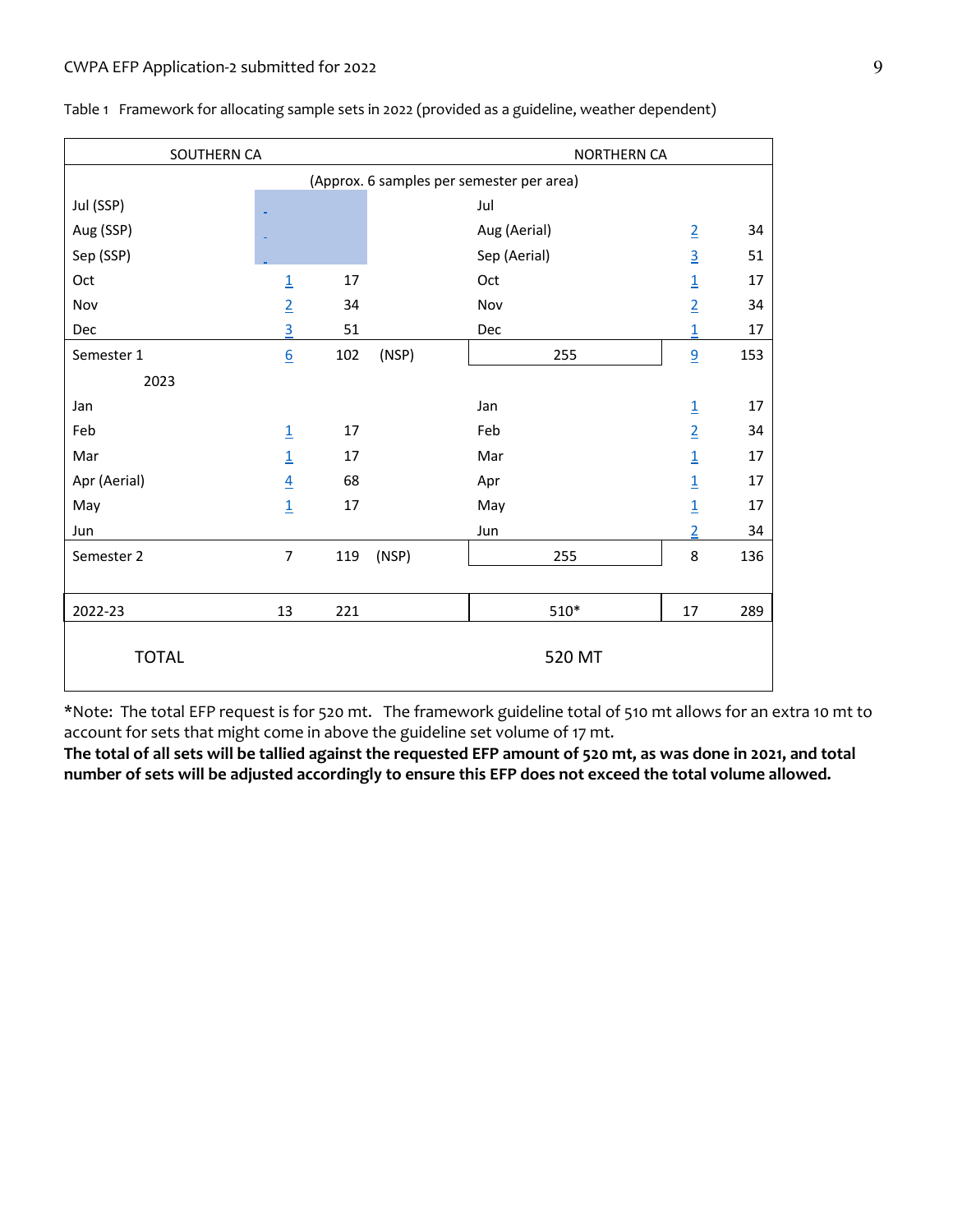**Appendix 1**. Fisherman's log form

## **CPS Biological Sample Sardine EFP Fisherman's Log Form**

| Date:                                           |                                              |
|-------------------------------------------------|----------------------------------------------|
| Vessel:                                         | Processor: _________________________________ |
| <b>Estimated Catch</b><br>(st) Delivered Weight | (Ibs) Fish Ticket No.                        |
| <b>Species Observed</b>                         |                                              |

**Hydroacoustic Gear Net Dimensions** 

| Type    | Make | Model | Frequency |
|---------|------|-------|-----------|
| Sounder |      |       |           |
| Sonar   |      |       |           |

| <b>Net Length</b> | <b>Net Depth</b> | <b>Mesh Size</b> |
|-------------------|------------------|------------------|
| (fm)              | (fm)             | (in)             |
|                   |                  |                  |

#### **School and Ocean Data**

| <b>Set Start</b><br>Time | Latitude | Longitude | <b>Top Depth</b><br>of School<br>(fm) | <b>Bottom Depth</b><br>of School<br>(fm) | Ocean Depth<br>(fm) | <b>SST</b><br>(F) | Weather<br>Condition | <b>Picture of</b><br>Sonar<br>(Y/N) |
|--------------------------|----------|-----------|---------------------------------------|------------------------------------------|---------------------|-------------------|----------------------|-------------------------------------|
|                          |          |           |                                       |                                          |                     |                   |                      |                                     |
|                          |          |           |                                       |                                          |                     |                   |                      |                                     |

**Weather Codes: 1= calm, clear; 2= light wind, good visibility; 3= moderate wind, fair visibility; 4= poor fishing conditions**

**\_\_\_\_\_\_\_\_\_\_\_\_\_\_\_\_\_\_\_\_\_\_\_\_\_\_\_\_\_\_\_\_\_\_\_\_\_\_\_\_\_\_\_\_\_\_\_\_\_\_\_\_\_\_\_\_\_\_\_\_\_\_\_\_\_\_\_\_\_\_\_\_\_\_\_\_\_\_\_\_\_\_\_\_\_\_\_\_ \_\_\_\_\_\_\_\_\_\_\_\_\_\_\_\_\_\_\_\_\_\_\_\_\_\_\_\_\_\_\_\_\_\_\_\_\_\_\_\_\_\_\_\_\_\_\_\_\_\_\_\_\_\_\_\_\_\_\_\_\_\_\_\_\_\_\_\_\_\_\_\_\_\_\_\_\_\_\_\_\_\_\_\_\_\_\_\_ \_\_\_\_\_\_\_\_\_\_\_\_\_\_\_\_\_\_\_\_\_\_\_\_\_\_\_\_\_\_\_\_\_\_\_\_\_\_\_\_\_\_\_\_\_\_\_\_\_\_\_\_\_\_\_\_\_\_\_\_\_\_\_\_\_\_\_\_\_\_\_\_\_\_\_\_\_\_\_\_\_\_\_\_\_\_\_\_ \_\_\_\_\_\_\_\_\_\_\_\_\_\_\_\_\_\_\_\_\_\_\_\_\_\_\_\_\_\_\_\_\_\_\_\_\_\_\_\_\_\_\_\_\_\_\_\_\_\_\_\_\_\_\_\_\_\_\_\_\_\_\_\_\_\_\_\_\_\_\_\_\_\_\_\_\_\_\_\_\_\_\_\_\_\_\_\_ \_\_\_\_\_\_\_\_\_\_\_\_\_\_\_\_\_\_\_\_\_\_\_\_\_\_\_\_\_\_\_\_\_\_\_\_\_\_\_\_\_\_\_\_\_\_\_\_\_\_\_\_\_\_\_\_\_\_\_\_\_\_\_\_\_\_\_\_\_\_\_\_\_\_\_\_\_\_\_\_\_\_\_\_\_\_\_\_ \_\_\_\_\_\_\_\_\_\_\_\_\_\_\_\_\_\_\_\_\_\_\_\_\_\_\_\_\_\_\_\_\_\_\_\_\_\_\_\_\_\_\_\_\_\_\_\_\_\_\_\_\_\_\_\_\_\_\_\_\_\_\_\_\_\_\_\_\_\_\_\_\_\_\_\_\_\_\_\_\_\_\_\_\_\_\_\_ \_\_\_\_\_\_\_\_\_\_\_\_\_\_\_\_\_\_\_\_\_\_\_\_\_\_\_\_\_\_\_\_\_\_\_\_\_\_\_\_\_\_\_\_\_\_\_\_\_\_\_\_\_\_\_\_\_\_\_\_\_\_\_\_\_\_\_\_\_\_\_\_\_\_\_\_\_\_\_\_\_\_\_\_\_\_\_\_**

**Comments and sonar interpretations:**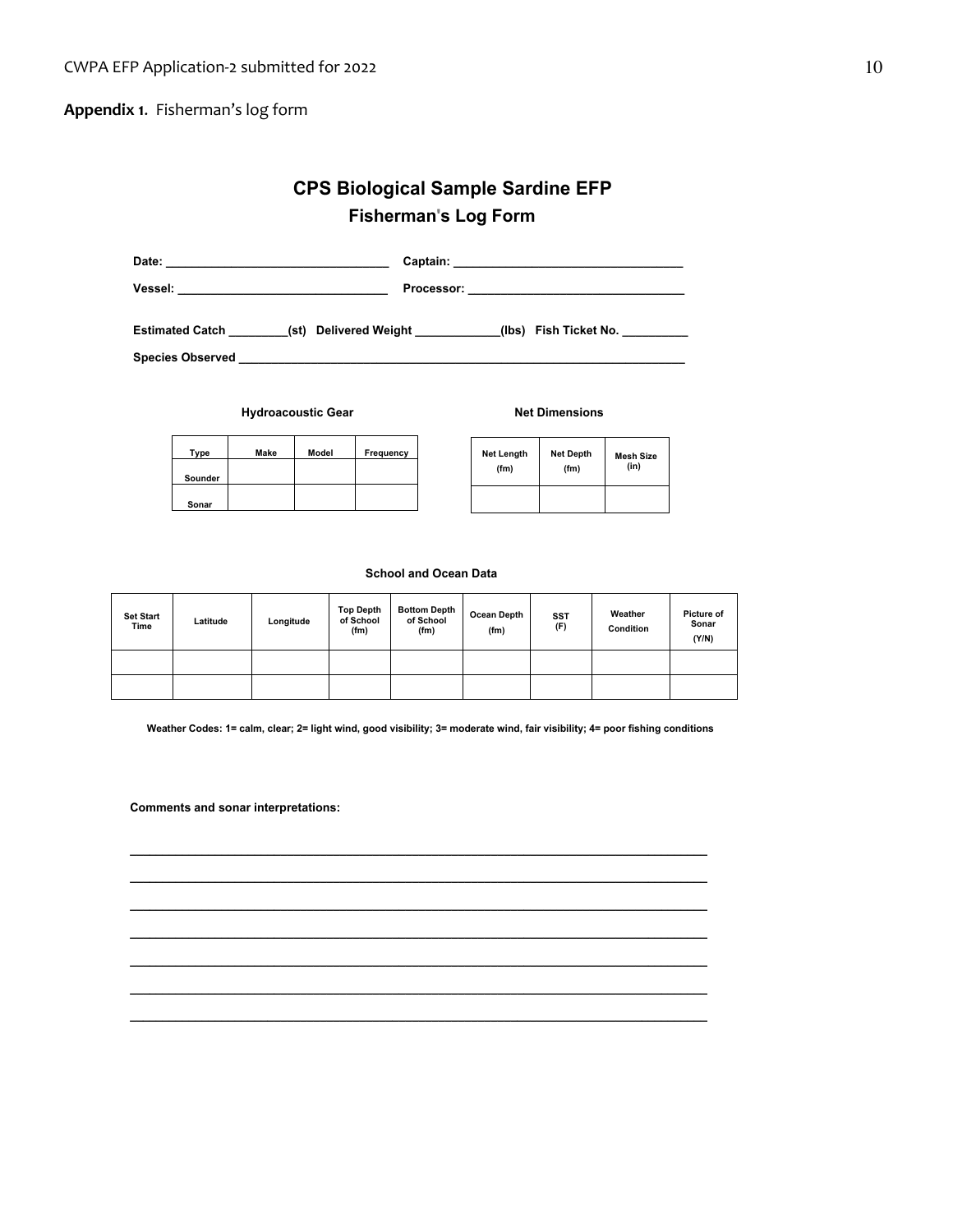



|              |                           | # of        |
|--------------|---------------------------|-------------|
| <b>Month</b> | <u># of samples taken</u> | <u>fish</u> |
| January      | 0                         | 0           |
| February     | 2                         | 50          |
| March        | 1                         | 25          |
| April        | 1                         | 25          |
| May          | 1                         | 25          |
| June         | 1                         | 25          |
| July         | 1                         | 25          |
| August       | 0                         | 0           |
| September    | 2                         | 50          |
| October      | 1                         | 25          |
| November     | 1                         | 25          |
| December     | 1                         | 25          |
| Totals       | 12                        | 300         |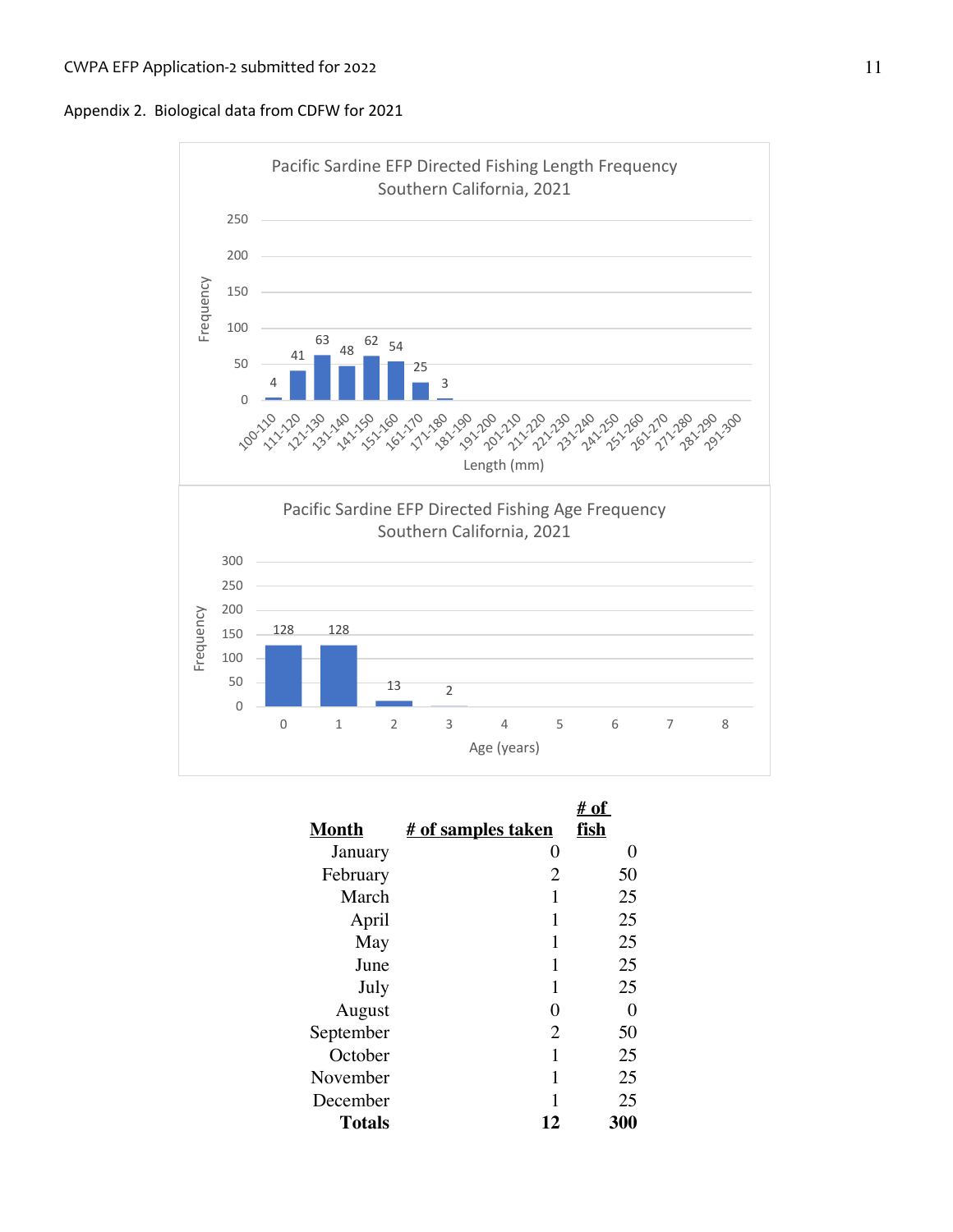

|               |                    | # of |
|---------------|--------------------|------|
| Month         | # of samples taken | fish |
| January       | O                  | 0    |
| February      | 3                  | 75   |
| March         | ი                  | O    |
| April         | O                  | O    |
| May           | O                  | וו   |
| June          | O                  | 0    |
| July          | O                  | 0    |
| August        | O                  | 0    |
| September     | O                  | O    |
| October       | ŋ                  | 0    |
| November      | ŋ                  | n    |
| December      | n                  | n    |
| <b>Totals</b> | 3                  | 75   |